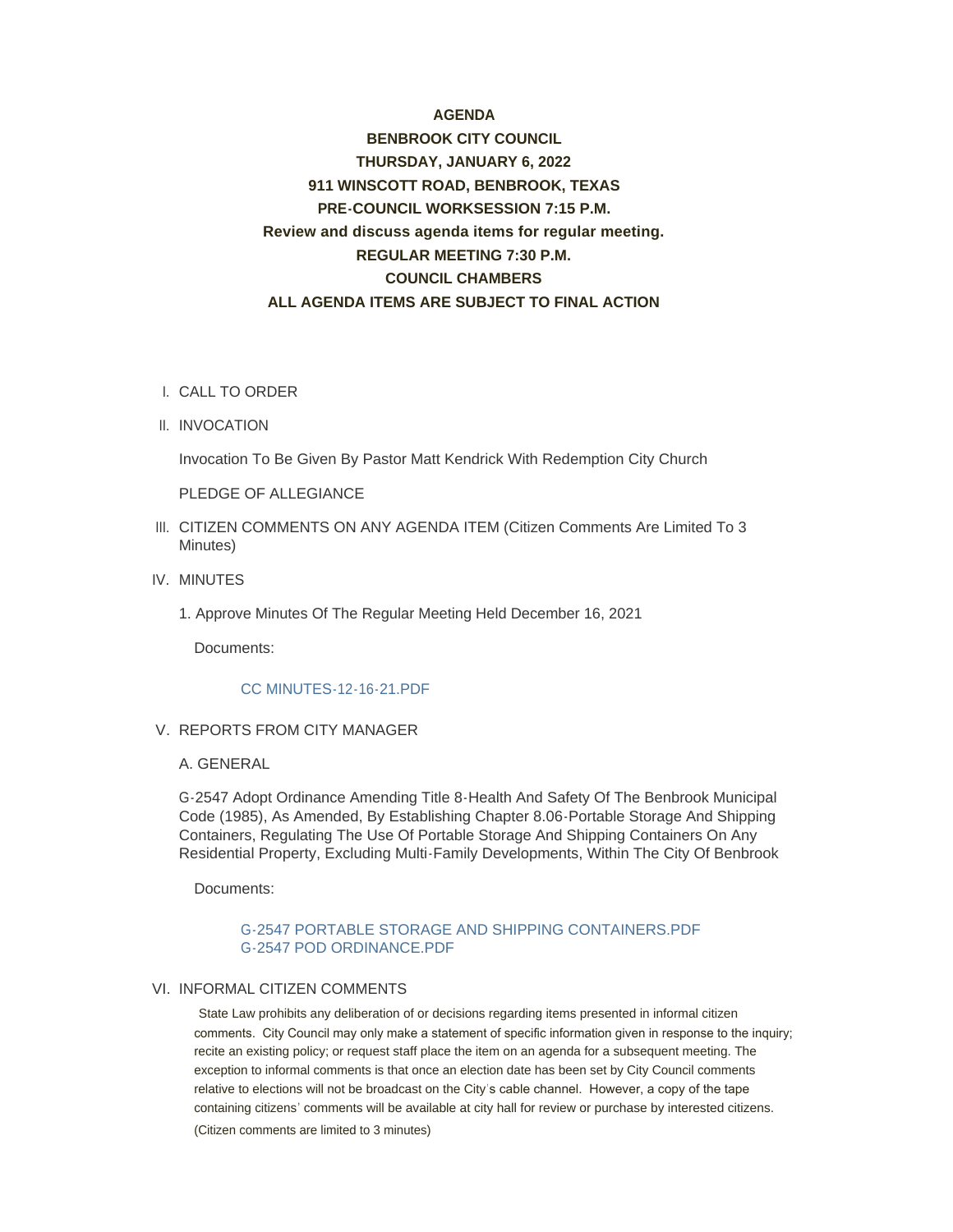#### VII. COUNCIL MEMBER AND STAFF COMMENTS

Pursuant to the Texas Government Code, Chapter 551, Open Meetings, Section 551.0415, announcements from City Councilmembers and City Staff are limited to expressions of thanks; congratulations; condolences; recognition of public officials, employees or citizens; information regarding holiday schedules; reminders of community events or announcements involving an imminent threat to the public heath and safety of the municipality that has arisen after the posting of the agenda. No discussion or formal action may be taken on these items at this meeting.

VIII. ADJOURNMENT

#### **WORKSESSION**

1. Cyber Security Training 2. Discuss vision and direction of EDC-related projects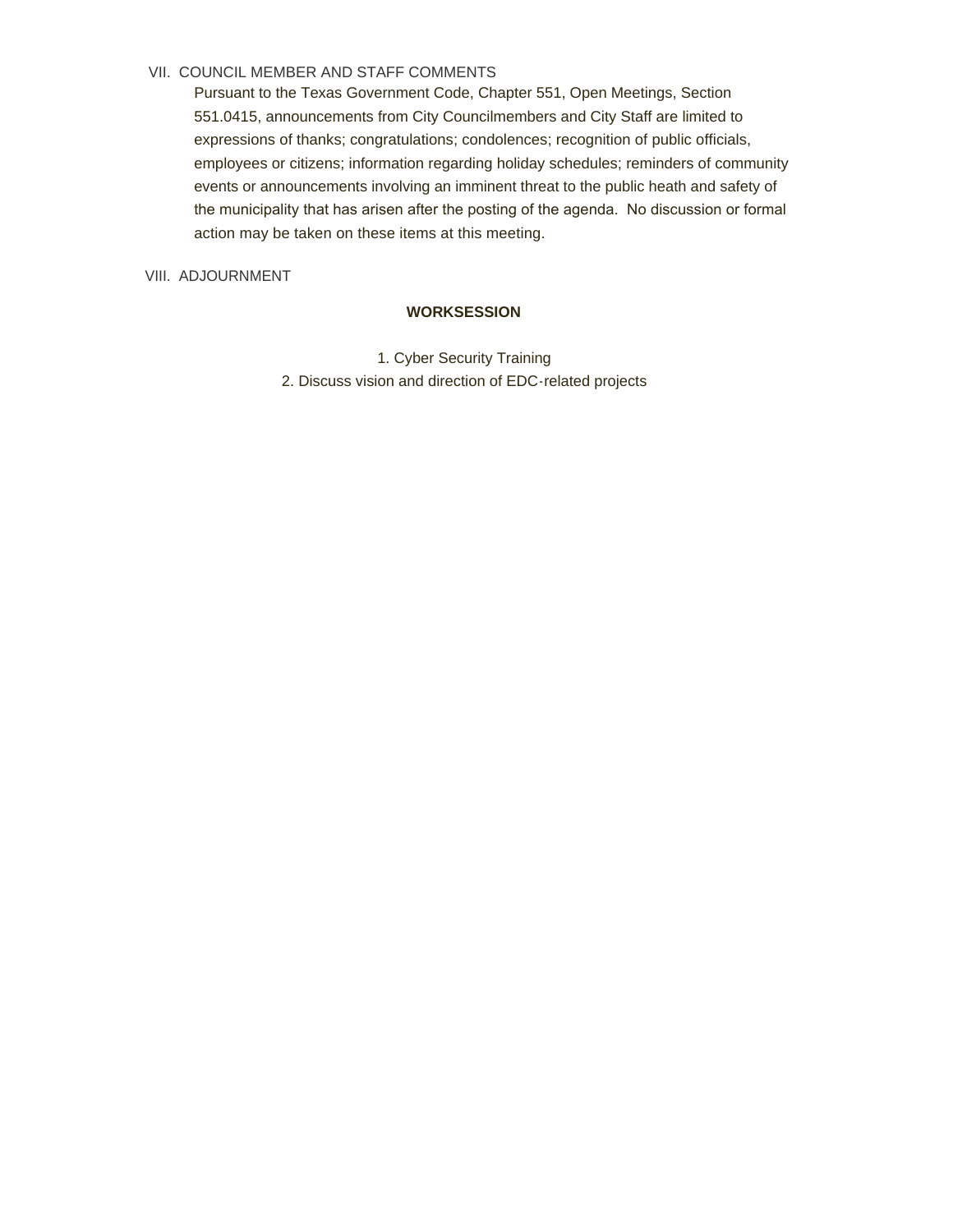

# **MINUTES OF THE MEETING OF THE BENBROOK CITY COUNCIL THURSDAY, DECEMBER 16, 2021**

The regular meeting of the Benbrook City Council was held on December 16, 2021 at 7:30 p.m. in the Council Chambers with the following Council members present:

|               | Larry Marshall, Mayor Pro-Tem<br><b>Renee Franklin</b><br><b>Dustin Phillips</b><br>Gary Addison<br>Laura Mackey<br><b>Keith Tiner</b>                                                                                                                                                           |
|---------------|--------------------------------------------------------------------------------------------------------------------------------------------------------------------------------------------------------------------------------------------------------------------------------------------------|
| Also Present: | Andy Wayman, City Manager<br>Jim Hinderaker, Assistant City Manager<br>Joanna King, City Secretary<br>Beth Fischer, Deputy City Secretary<br><b>Bennett Howell, Public Services Director</b><br>Rick Overgaard, Finance Director<br>Jared DeVries, Management Analyst<br>Tommy Davis, Fire Chief |
| Others:       | Pastor Seth Wigington<br>Joanne Marshall<br><b>Kent Williams</b><br><b>Phyllis Harkins</b><br><b>Josh Harville</b><br><b>Chad Skinner</b><br>Michael Barber                                                                                                                                      |

# **I. CALL TO ORDER**

Meeting called to order at 7:30 p. m. by Mayor Pro-Tem Marshall

# **II. INVOCATION/PLEDGE OF ALEGIANCE**

Invocation was given by Pastor Seth Wigington with Restoration Family Church The Pledge of Allegiance was recited.

# **III. CITIZEN COMMENTS ON ANY AGENDA ITEM**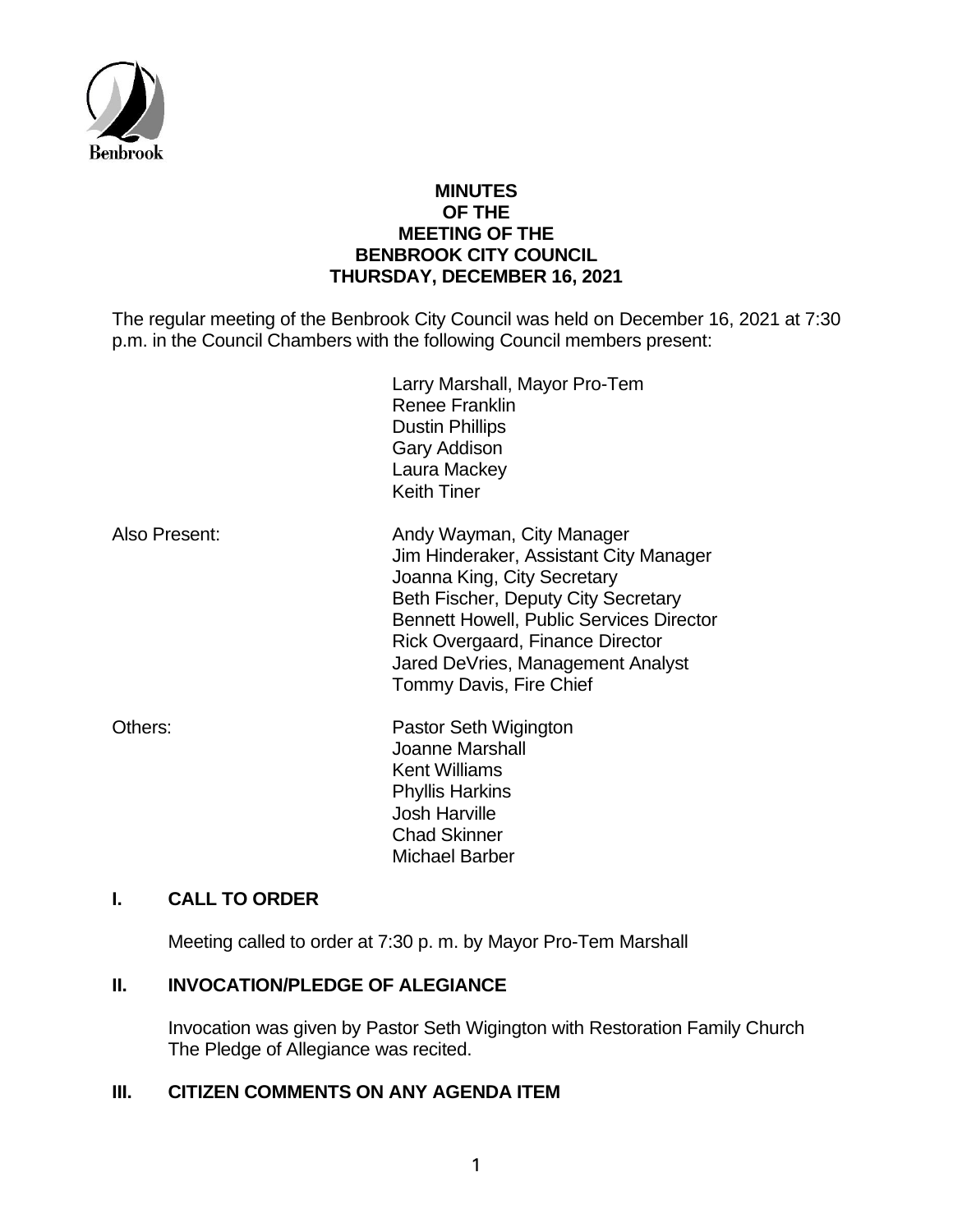# **IV. MINUTES**

# **1. Approve minutes of the regular meeting held December 2, 2021**

Motion by Ms. Mackey, seconded by Mr. Tiner to approve the minutes of the regular meeting held December 2, 2021.

Vote on the Motion

Ayes: Ms. Franklin, Mr. Phillips, Dr. Marshall, Mr. Addison, Ms. Mackey, Mr. Tiner

Noes: None

Motion carried unanimously.

# **V. PROCLAMATION/AWARDS/RECOGNITION**

# **1. Receive Planning Excellence Award from the Texas Chapter of the American Planning Association**

Jim Hinderaker gave the following report: In 2021, Benbrook again received the Certificate for Planning Excellence from the Texas Chapter of the American Planning Association. This award recognizes municipalities that demonstrate professional planning standards, increase awareness of professional planning, and aide in economic development and community image.

Evaluation criteria include the level of training of Planning Commissioners and professional staff, professional qualifications of the planning staff, breadth and currency of master plan components and completion of other planning related projects.

The goals of the program include:

- Increasing community awareness of the importance of planning,
- Recognizing planning departments which meet certain professional requirements.
- Recognizing planning efforts that have achieved community support,
- Encouraging the funding of professional training for Planning Commissioners and staff, and
- Aiding economic development and community image.

# **2. Receive DFW Clean Cities Coalition Bronze Fleet Recognition**

Bennett Howell gave the following report: The Dallas-Fort Worth (DFW) Clean Cities Coalition works with local fleets to promote practices and decisions to reduce petroleum consumption and improve air quality. DFW was one of the first regions to be designated as part of the Department of Energy Clean Cities initiative in 1995. DFW Clean Cities stakeholders have reduced petroleum use by over 20 million gallons annually by using alternative fuel vehicles, reducing idling and saving fuel through other best practices.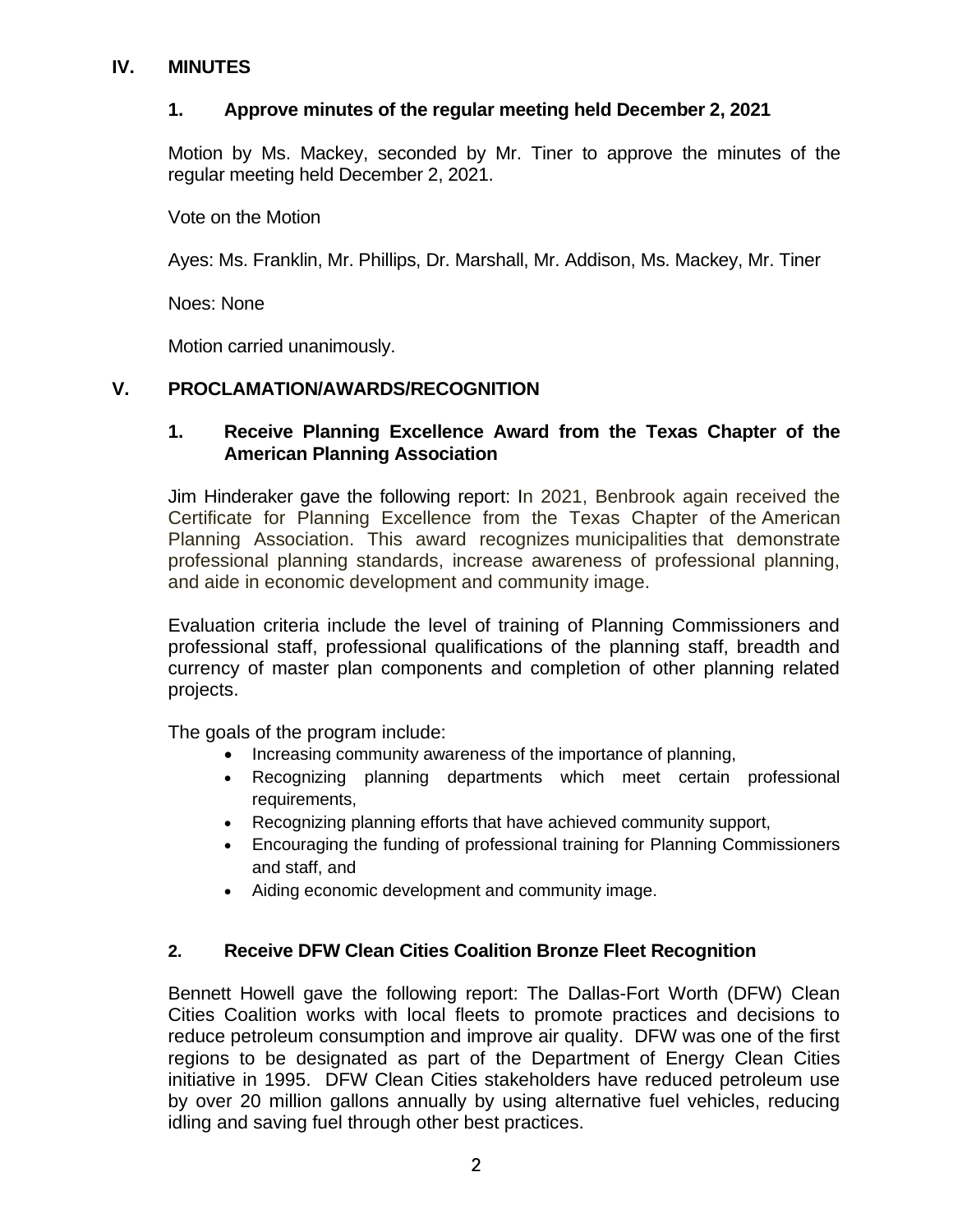Each year the coalition recognizes public-sector fleets for their efforts to reduce petroleum use and improve air quality as part of its annual Fleet Recognition Awards. This year's winners include nine Gold Level, four Silver Level and nine Bronze Level recipients. To be eligible for the recognition, a city must submit a survey to the North Central Texas Council of Governments (NCTCOG) and the City Council must adopt a Clean Fleet Policy approved by NCTCOG. The survey is then scored based on the following categories: Partnership with the coalition, emissions reduction and fuel consumption reduction.

The City of Benbrook was recognized as a Bronze Level recipient based on reduced fuel consumption, idle reduction policies and fuel economy improvements by replacing the aging fleet with more fuel-efficient vehicles. The recognition includes a certificate and Bronze Fleet stickers that can be placed on City vehicles.

# **VI. REPORTS FROM CITY MANAGER**

# **A. GENERAL**

# **G-2544 Accept Finance Report for period ending November 30, 2021**

Rick Overgaard gave the following report: General Fund revenues for the month of November were \$1,434,884. Major revenues collected for the month include Property taxes of \$848,376, Franchise taxes of \$95,033, Permits of \$28,502, Fines and Forfeitures of \$43,260, Charges for Services of \$85,091, and Other Agency of \$49,122. Sales tax collected and recognized as revenue in November was \$280,571. Fiscal year to date sales tax is \$615,817, an increase of 11.25% over last year at this time. General Fund revenues collected through the end of November were \$2,280,854 and 10.7% of the budget.

General Fund expenditures for the month of November were \$1,576,141. Fiscal year to date expenditures were \$2,725,764 and 12.8% of the adopted budget.

Total General Fund revenues of \$2,280,854 were less than total General Fund expenditures of \$2,725,764 by \$444,910.

Debt Service revenues for the month of November totaled \$53,297 and were all from property tax. There were no expenditures in November. The next debt service payments will occur in February 2022.

EDC revenues through November 30, 2021, were \$310,816. EDC expenditures through the end of November were \$64,137. Total revenues exceeded total expenditures by \$246,679.

Total revenues received through November 30, 2021 were \$152,592 from stormwater utility fees, mineral lease revenue, and interest earnings. Total expenditures for the Capital Projects Fund were \$36,496 through the end of November. Total revenues exceeded total expenditures by \$116,096. Sufficient funds are available in the current fund balances of the Capital Projects Fund. This fund operates on a project basis rather than a specific fiscal year.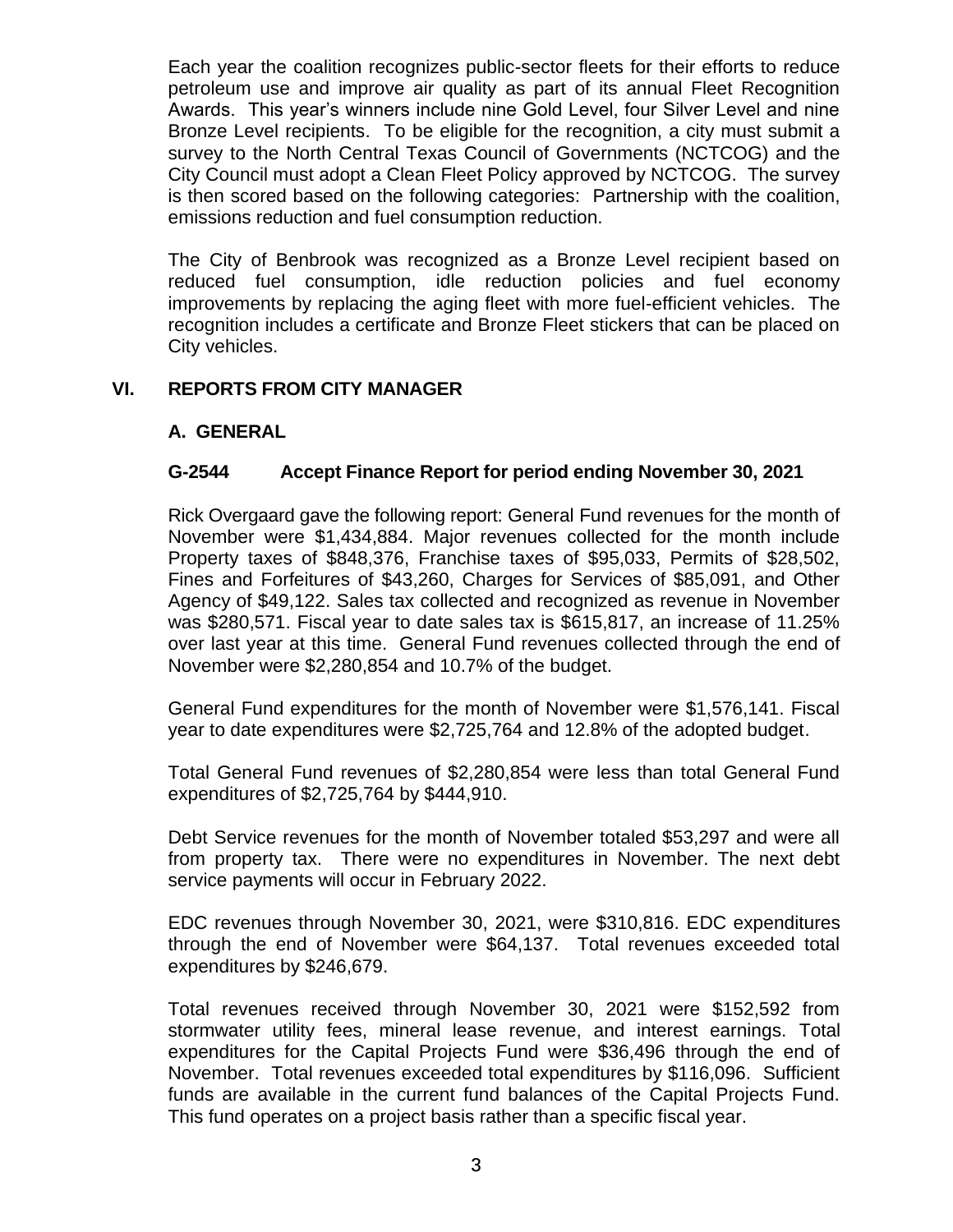On November 30, 2021, the City had \$44,752,769 invested at varying interest rates; the EDC had \$5,398,165 available.

Motion by Mr. Phillips, seconded by Ms. Mackey to accept the finance report for the period ending November 30, 2021.

Vote on the Motion

Ayes: Ms. Franklin, Mr. Phillips, Dr. Marshall, Mr. Addison, Ms. Mackey, Mr. Tiner

Noes: None

Motion carried unanimously.

### **G-2545 Make appointments to Boards and Commissions**

Joanna King gave the following report: The odd numbered positions on the City's various Boards and Commissions will expire on December 30, 2021. There is also a one-year unexpired vacancy in Alternate D on the Zoning Board of Adjustments/Appeals Commission. That term will expire December 30, 2022.

City Council received applications at their November 18, 2021 meeting and conducted interviews with those candidates on December 6 and December 7, 2021.

Staff recommends City Council make appointments to the expiring terms on the various Boards and Commissions for a term to begin December 31, 2021 and expiring December 30, 2023. Staff also recommends City Council determine if an appointment will be made to the vacant position on the ZBA/Appeals Commission.

Motion by Ms. Franklin, seconded by Mr. Addison to make the following appointments for a term beginning December 31, 2021 and to expire December 30, 2023:

#### **Planning and Zoning Commission ZBA/Appeals Commission**

| Place 1        | David Ramsey             | Place 1      | <b>Wes Myers</b> |
|----------------|--------------------------|--------------|------------------|
| <b>DIAAA</b> 0 | لملمعت بالمالد ملم معالى | <b>DIAAA</b> | وجال جروحا جنجار |

- Place 3 Alfredo Valverde Place 5 Matthew Wallis
- Place 7 Beth Bodine-Jones
- Place 9 Damon Farrar

## Place 1 Chad Skinner **Place 1** Gary Lindsay Place 3 Tammy Fulcher **Place 3** Michael Howard Howard Howard Howard Howard Howard Howard Howard Howard Howard Ho Place 5 Donna Smith Place 5 P Place 7 John Adelman P

| <b>Wes Myers</b>     |
|----------------------|
| Joshua Hayes         |
| <b>Liz Sowell</b>    |
| Joshua Harville      |
| <b>Kristina West</b> |
| to remain vacant     |
|                      |

# **Parks & Recreation Board Economic Development Corp.**

| lace 1 | <b>Gary Lindsay</b>   |
|--------|-----------------------|
| lace 3 | <b>Michael Howard</b> |
| lace 5 | <b>Kent Williams</b>  |
| lace 7 | <b>Omar Aguilar</b>   |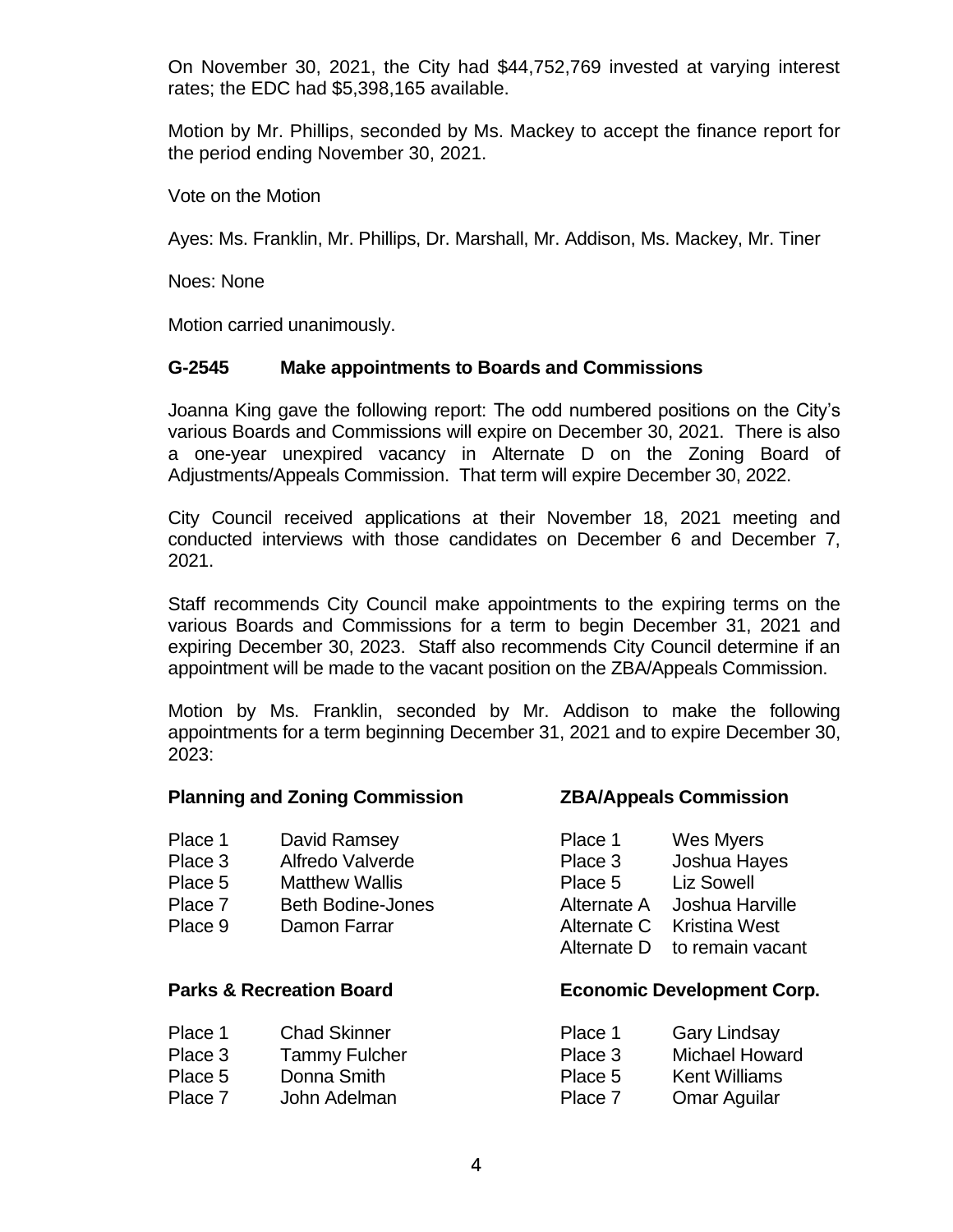# **Tax Increment Finance Zone**

| Place 1 | Dr. Larry Marshall |
|---------|--------------------|
| Place 3 | Jim Hinderaker     |

Vote on the Motion

Ayes: Ms. Franklin, Mr. Phillips, Dr. Marshall, Mr. Addison, Ms. Mackey, Mr. Tiner

Noes: None

Motion carried unanimously.

# **G-2546 Adopt Resolution authorizing participation with the State of Texas in the Global Opioid Settlement and approving the Texas Term Sheet**

Jared DeVries gave the following report: The State of Texas and its communities have been harmed by the epidemic caused by opioid abuse and distribution. In response, the State of Texas and other political subdivisions have engaged in litigation seeking to hold those entities in the supply chain accountable.

On May 13, 2020, the State of Texas, through the Office of the Attorney General, and a negotiation group for Texas political subdivisions, entered into an Agreement entitled Texas Opioid Abatement Fund Council and Settlement Allocation Term Sheet approving the allocation of settlement funds within the State of Texas.

The proposed Resolution authorizes the City of Benbrook to participate in the opioid settlement.

The City is expected to receive approximately \$44,000. This settlement amount will be used by the Benbrook Police Department to mitigate the harms caused by the opioid crisis.

Motion by Mr. Tiner, seconded by Mr. Phillips to adopt Resolution No. 2021-12 authorizing participation in the settlement.

Vote on the Motion

Ayes: Ms. Franklin, Mr. Phillips, Dr. Marshall, Mr. Addison, Ms. Mackey, Mr. Tiner

Noes: None

Motion carried unanimously.

Resolution No. 2021-12 being **"A RESOLUTION OF THE BENBROOK CITY COUNCIL AUTHORIZING PARTICIPATION WITH THE STATE OF TEXAS, THROUGH THE OFFICE OF THE ATTORNEY GENERAL, IN THE GLOBAL OPIOID SETTLEMENT AND APPROVING THE TEXAS TERM SHEET REGARDING SAME; AUTHORIZING THE CITY MANAGER TO EXECUTE ALL**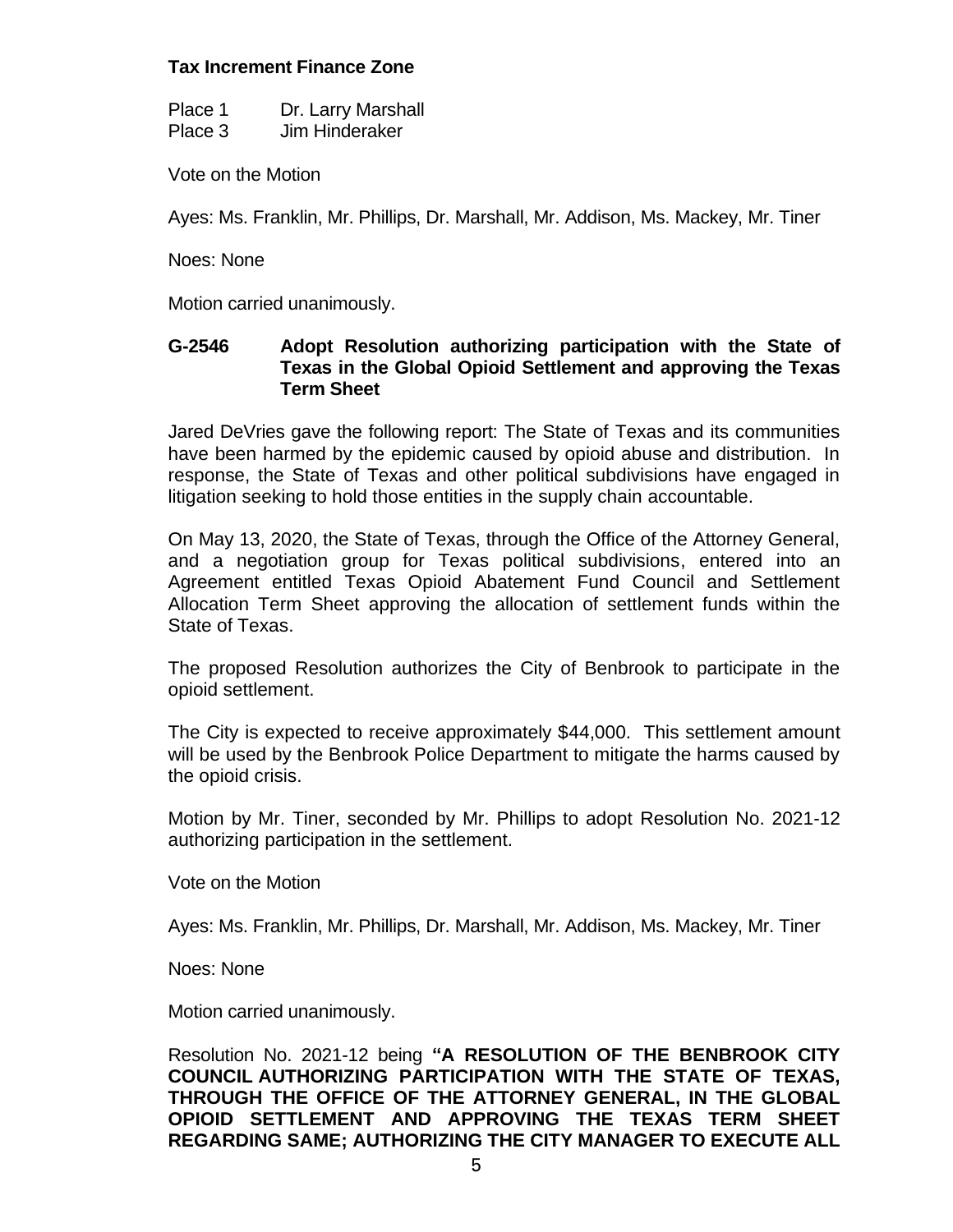**NECESSARY DOCUMENTS IN CONNECTION WITH THE ABOVE ON BEHALF OF THE CITY OF BENBROOK; AND PROVIDING AN EFFECTIVE DATE**."

### **G-2547 Adopt Ordinance readopting Tax Abatement Guidelines and Criteria**

Jim Hinderaker gave the following report: Chapter 312 of the Texas Tax Code enables the City of Benbrook to enter into a tax abatement agreement with an owner of taxable property located in a reinvestment zone if the City has adopted guidelines and criteria. In addition, the City must readopt these guidelines and criteria every two years.

Staff does not recommend any changes to the guidelines previously adopted by the City Council. The proposed ordinance continues to provide the option to negotiate tax abatements for new or expanded manufacturing facilities with more than \$3,000,000 in new investment, or ten or more new employees. The guidelines also allow for tax abatements for new hotels with more than 50 rooms.

Tax abatement agreements are limited to ten years in length and a maximum of 100 percent of the new appraised value. Businesses are still responsible for taxes on the pre-improved value of the property. Tax abatements are not allowed within the TIF District boundaries. Although the City has had guidelines for tax abatement agreements since 1992, the City has never granted a tax abatement. However, having the abatement policy provides an opportunity to attract commercial and industrial developments.

Motion by Ms. Franklin, seconded by Ms. Mackey to adopt Ordinance No, 1476 readopting the guidelines and criteria for tax abatement agreements.

Vote on the Motion

Ayes: Ms. Franklin, Mr. Phillips, Dr. Marshall, Mr. Addison, Ms. Mackey, Mr. Tiner

Noes: None

Motion carried unanimously.

Ordinance No. 1476 being **"AN ORDINANCE READOPTING CHAPTER 3.20 (TAX ABATEMENT AGREEMENTS) OF THE BENBROOK MUNICIPAL CODE (1985), AS AMENDED, READOPTING GUIDELINES AND CRITERIA FOR TAX ABATEMENT AGREEMENTS AND DESIGNATION OF REINVESTMENT ZONES, DEFINING QUALIFYING FACILITIES, ESTABLISHING THE TERM AND LIMITS OF ABATEMENT, REQUIRING AN APPLICATION, DELEGATING ADMINISTRATIVE AND NEGOTIATION; PROVIDING FOR ENFORCEMENT AND PENALTIES, PROVIDING FOR VARIANCES AND EXPIRATION; CONTAINING A SEVERABILITY CLAUSE AND PROVIDING FOR PUBLICATION AND AN EFFECTIVE DATE."**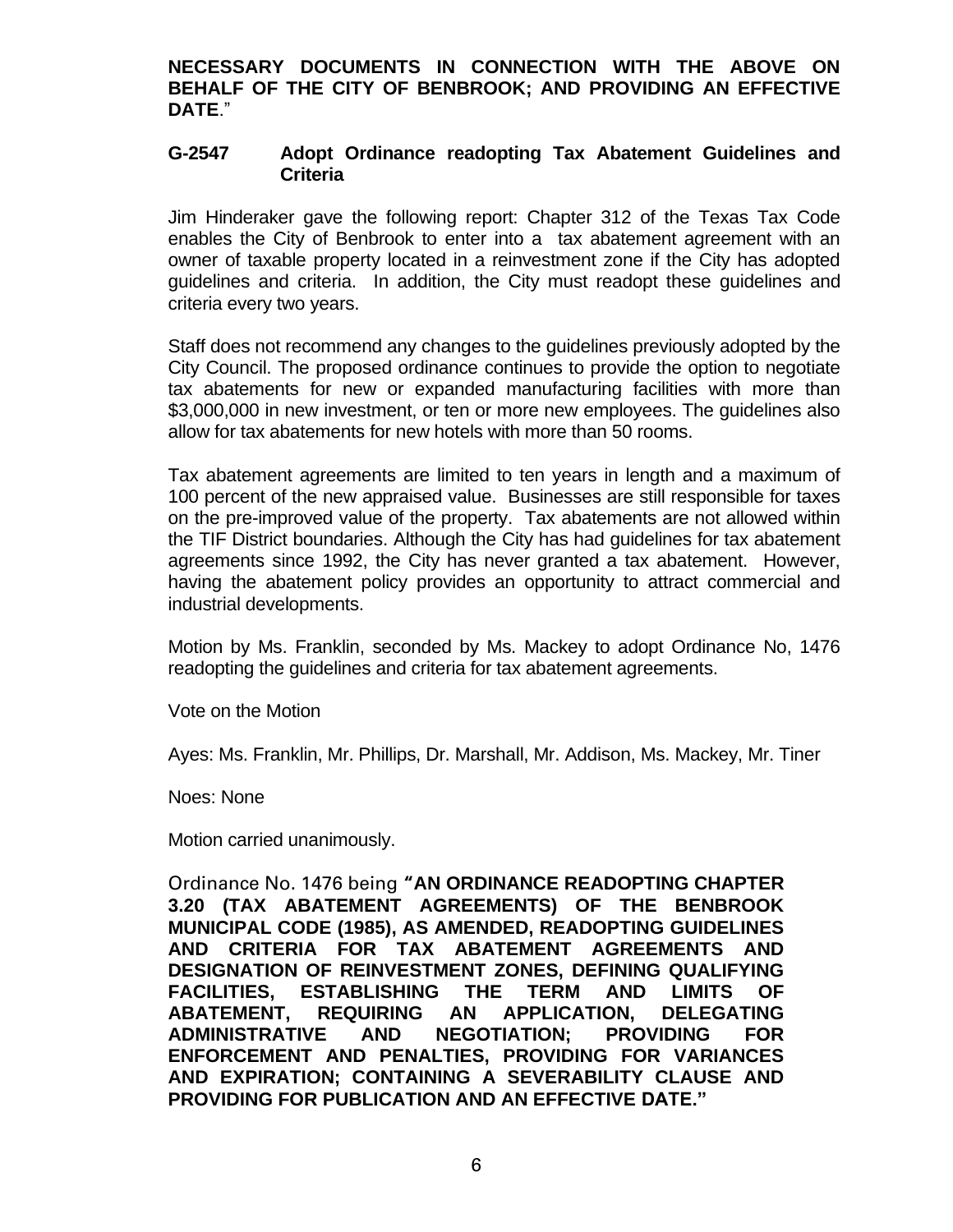# **SECTION 3 PUBLICATION AND EFFECTIVE DATE**

The City Secretary of the City of Benbrook is hereby authorized to publish this ordinance in book or pamphlet form for general distribution among the public, and the operative provisions of this ordinance as so published shall be admissible in evidence in all courts without further proof than the production thereof, as provided in Section 3.10 of the Charter of the City of Benbrook.

The City Secretary of the City of Benbrook is hereby directed to engross and enroll this ordinance by copying the caption, penalty clause, publication clause and effective date clause in the minutes of the City Council and by filing the ordinance records of the City.

The City Secretary of the City of Benbrook is hereby directed to publish the caption, penalty clause, publication clause and effective date clause of this ordinance for two (2) days in the official newspaper of the City of Benbrook, as authorized by Section 52.013 of the Local Government Code.

This ordinance shall be in full force and effect from and after its passage and publication as required by law, and it is so ordained.

# **B. CONTRACT**

# **C-346 Approve Tarrant County Emergency Services District #1 Fire/EMS Services Contract**

Tommy Davis gave the following report: For a number of years, Tarrant County has engaged (via contract) the Benbrook Fire Department to provide fire and EMS services to portions of unincorporated Tarrant County (exhibit).

The City last renewed the annual fire and EMS services agreement with Tarrant County in October of 2020.

Contract continuation is beneficial to Benbrook for the following reasons:

- The 2021/22 rate of compensation (\$134,000) compensates the City for services rendered.
- The provision of the County provided tanker and brush truck precludes the purchase of this apparatus by Benbrook citizens.
- The 2021/22 rate of compensation from points is estimated to be \$260,000.
- The 2021/22 contract includes a grant from the district of \$25,000 for the purchase and replacement of firefighting equipment.
- The total cash reimbursement from Tarrant County to the City would be approximately \$419,000.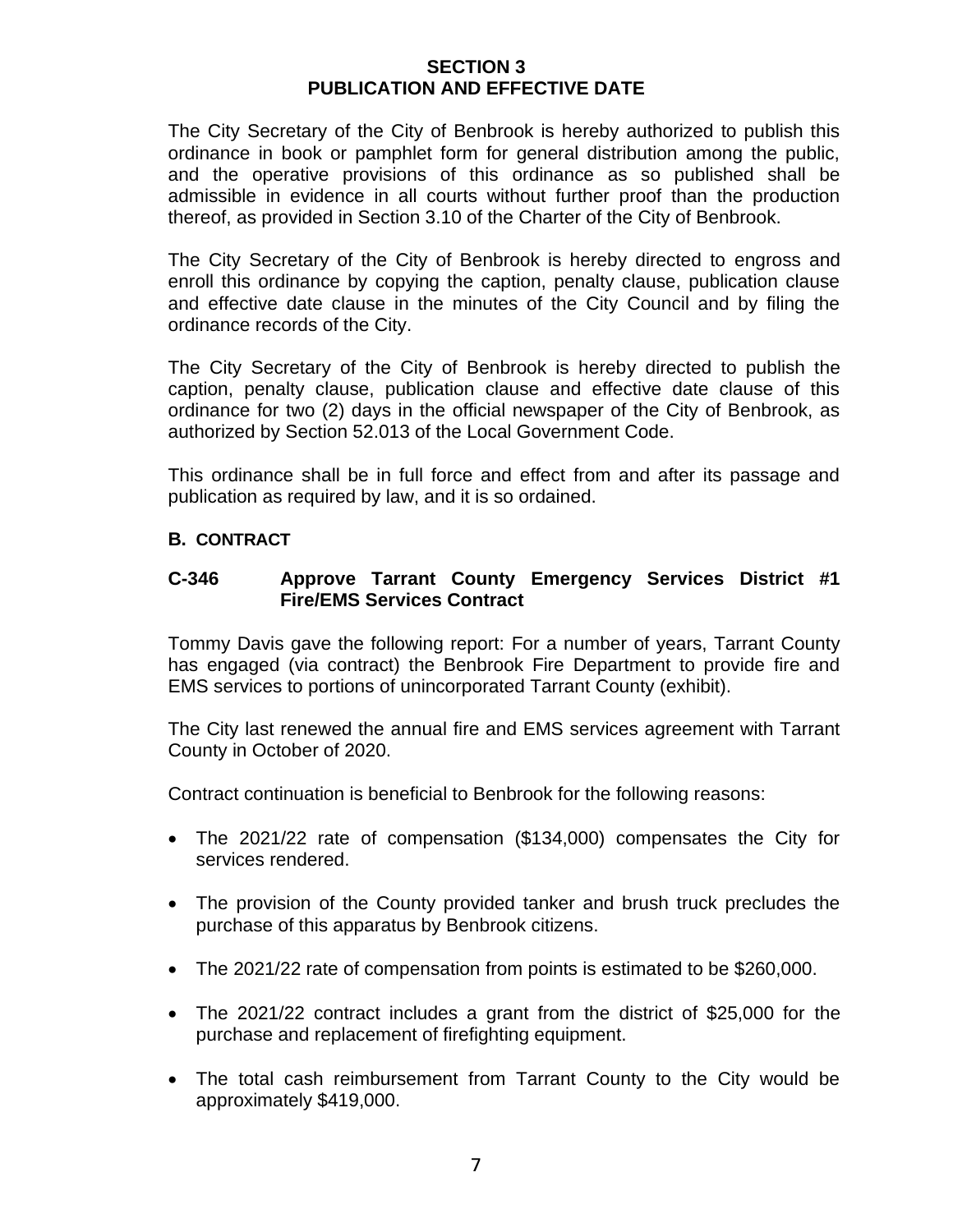• Through a separate contract, Tarrant County ESD is also funding the purchase of a new ambulance (\$550,000).

As is standard for Tarrant County, they did not provide new contracts until after the new fiscal year began. The term of this contract is for one year, from October 1, 2021 to September 30, 2022.

Motion by Ms. Mackey, seconded by Mr. Tiner to approve the contract for fire and EMS services for the assigned area of Tarrant County Emergency Services District #1 for fiscal year 2021/22.

Vote on the Motion

Ayes: Ms. Franklin, Mr. Phillips, Dr. Marshall, Mr. Addison, Ms. Mackey, Mr. Tiner

Noes: None

Motion carried unanimously.

# **C-347 Approve Tarrant County contract for replacement of ambulance and associated equipment**

Tommy Davis gave the following report: For a number of years, Tarrant County has engaged (via contract) the Benbrook Fire Department to provide fire and EMS services to portions of unincorporated Tarrant County.

On August 24, 2021, the Tarrant County Commissioner's Court approved an Interlocal Agreement between the Tarrant County Emergency Services District (ESD) and Tarrant County ("COUNTY") allocating initial program funding to the ESD through the American Rescue Plan Act ("ARPA"). Funds allotted to the ESD are designated for use to aid and support municipal and volunteer emergency services providers that serve Tarrant County's unincorporated areas by meeting equipment replacement needs, personal protective equipment, and related expenses.

The Agreement will enable the City to purchase a new ambulance (replacing the City's 2014 model year ambulance), cardiac monitor, Lucas compression device, patient stretcher, and all necessary supplies and equipment fitted in every ambulance utilizing Tarrant County ESD ARPA funds for an amount not to exceed \$550,000.

The Agreement is the first of four agreements programed with the ESD for the replacement of four ambulances in the Benbrook Fire Department's fleet. Funding within the agreements is scheduled to increase by 6 percent each year to cover manufacturer cost increases.

Motion by Mr. Tiner, seconded by Ms. Franklin to approve the contract with Tarrant County Emergency Services District #1 for reimbursement of up to \$550,000 toward the replacement of an ambulance and all associated equipment.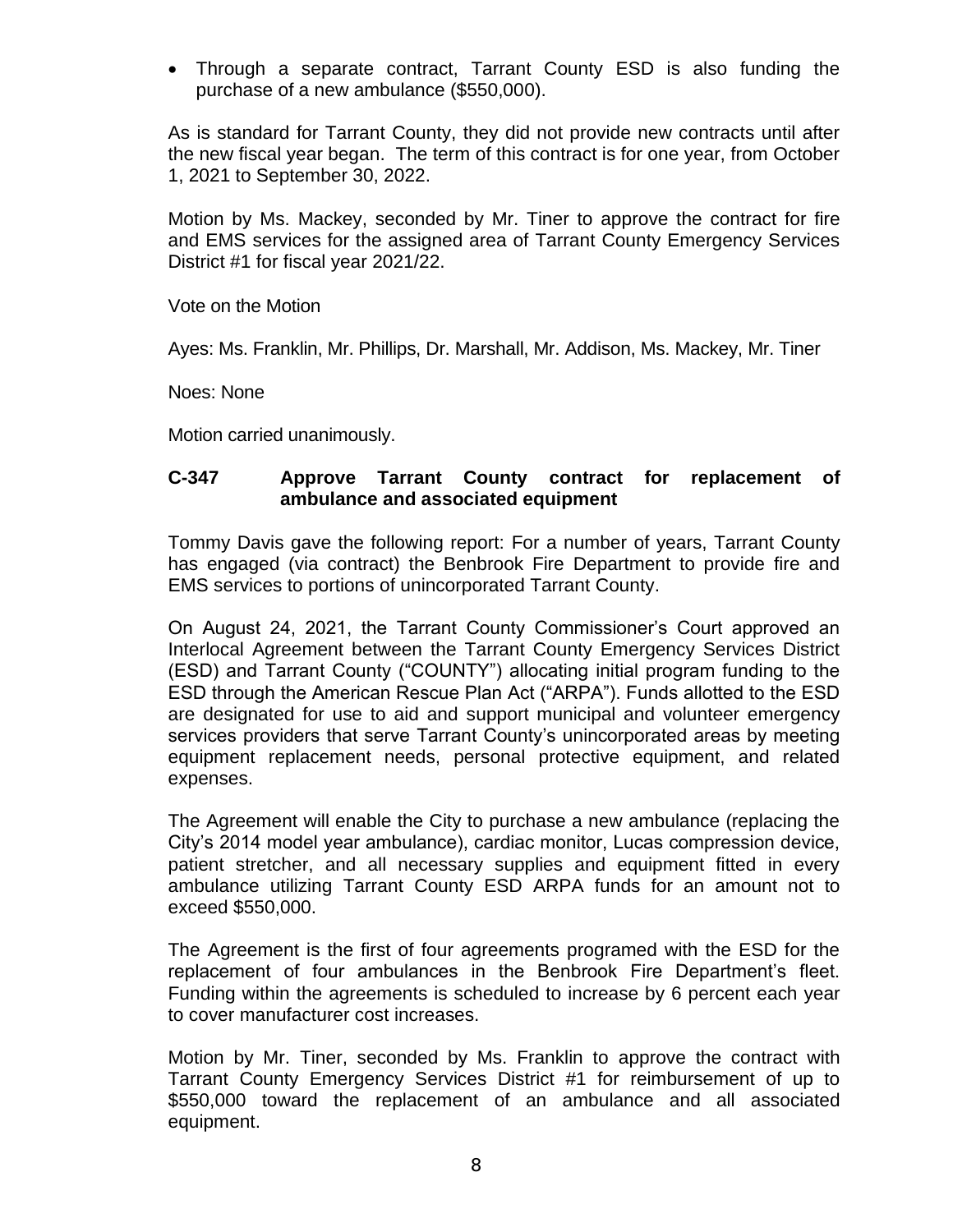Vote on the Motion

Ayes: Ms. Franklin, Mr. Phillips, Dr. Marshall, Mr. Addison, Ms. Mackey, Mr. Tiner

Noes: None

Motion carried unanimously.

# **VII. INFORMAL CITIZEN COMMENTS**

Phyllis Harkins expressed appreciation to the City Council for providing the Christmas tree and decoration displays for the enjoyment of its citizens.

# **VIII. COUNCIL MEMBER AND STAFF COMMENTS**

# **IX. ADJOURNMENT**

Meeting adjourned at 7:58 p.m.

**APPROVED:**

**ATTEST:**

**Jason Ward, Mayor**

**\_\_\_\_\_\_\_\_\_\_\_\_\_\_\_\_\_\_\_\_\_\_\_\_\_\_**

**\_\_\_\_\_\_\_\_\_\_\_\_\_\_\_\_\_\_\_\_\_\_\_\_\_\_ Joanna King, City Secretary**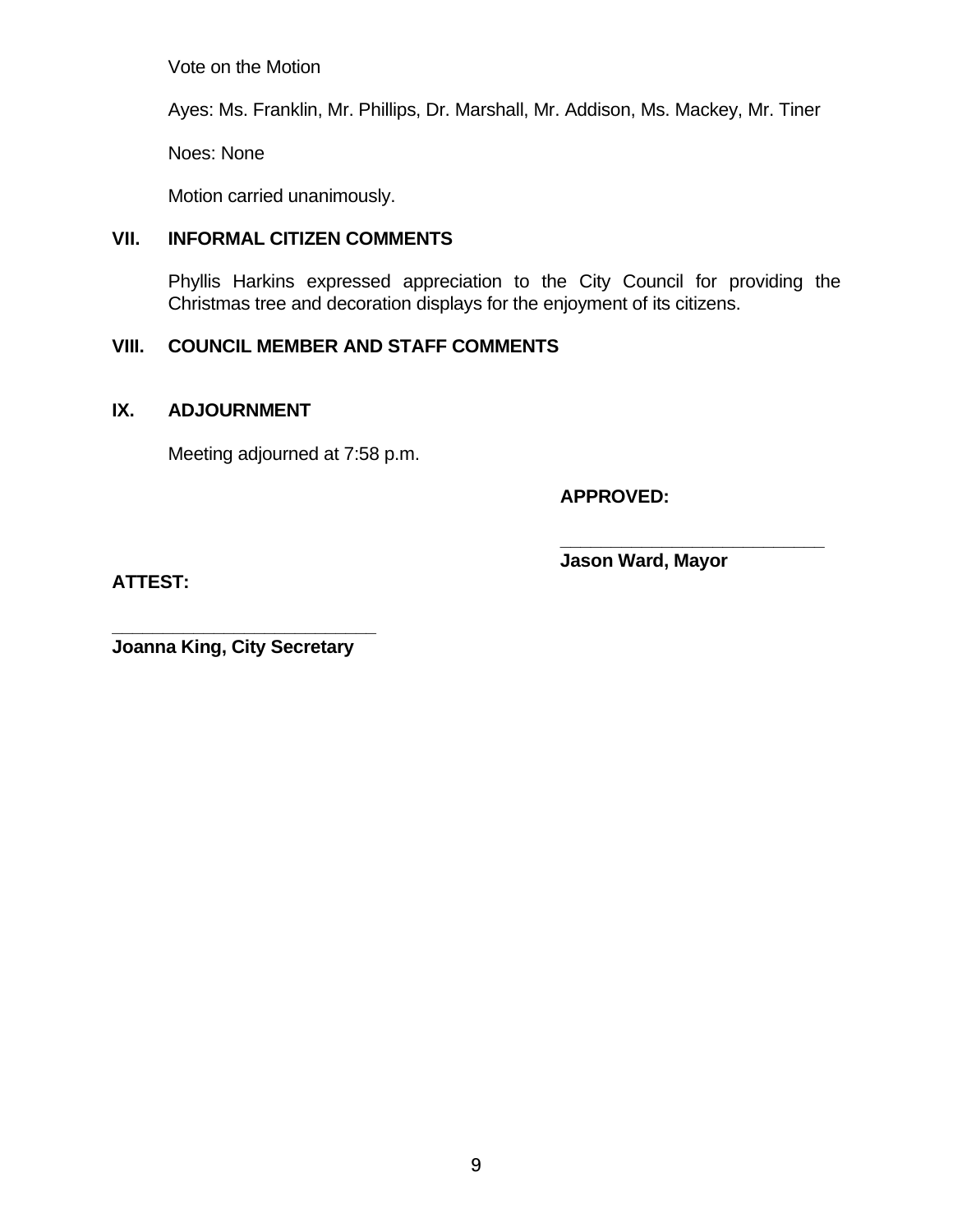

# **City of Benbrook**

# **C I T Y C O U N C I L C O M M U N I C A T I O N**

| DATE:      | <b>REFERENCE</b> | SUBJECT:                                                  | PAGE: |
|------------|------------------|-----------------------------------------------------------|-------|
|            | NUMBER:          | Adopt Ordinance amending Title 8-Health and Safety        |       |
| 01/06/2022 | G-2547           | of the Benbrook Municipal Code (1985), as amended, 1 of 1 |       |
|            |                  | by establishing Chapter 8.06-Portable Storage and         |       |
|            |                  | Shipping Containers, regulating the use of portable       |       |
|            |                  | storage and shipping containers on any residential        |       |
|            |                  | property, excluding multi-family developments, within     |       |
|            |                  | the City of Benbrook.                                     |       |
|            |                  |                                                           |       |

Storage pods and similar containers are utilized to store and transport residential items like furniture, but some residents have begun storing the pods/containers on-property for extended periods of time. The proposed ordinance establishes regulations restricting the use of portable storage and shipping containers on residential properties, excluding multi-family developments. These regulations protect residential neighborhoods from unsightly conditions that threaten the enjoyment, harmony and value of surrounding properties.

Key elements of the ordinance include:

- Applies to any residential property except multi-family residential developments
- Provides for definitions of a portable storage container and a shipping container
- Requires a container to be in good condition and free from rodents, insects and graffiti
- Limits use of a container to no more than seven days, up to three times per year
- A container may not be placed in a road right-of-way, an access easement or sidewalk, or block visibility of the same
- A container may only be placed on a driveway or other approved surface
- A container may not exceed 1,280 square feet (volume) with the width, height and length not to exceed 8 feet x 8 feet x 20 feet, respectfully
- A container may not be used as an accessory building, storage building, or living unit
- Establishes penalty for non-compliance

A container may be placed on private property by right without a permit or other review from the City staff provided the requirements of the ordinance are met.

# **RECOMMENDATION**

Staff recommends the City Council adopt the proposed ordinance amending Title 8 – Health and Safety of the Benbrook Municipal Code.

| SUBMITTED BY: | DISPOSITION BY COUNCIL:       | <b>PROCESSED BY:</b> |
|---------------|-------------------------------|----------------------|
|               | Y APPROVED Y OTHER (DESCRIBE) |                      |
|               |                               | CITY SECRETARY       |
|               |                               | DATE:                |
| CITY MANAGER  |                               |                      |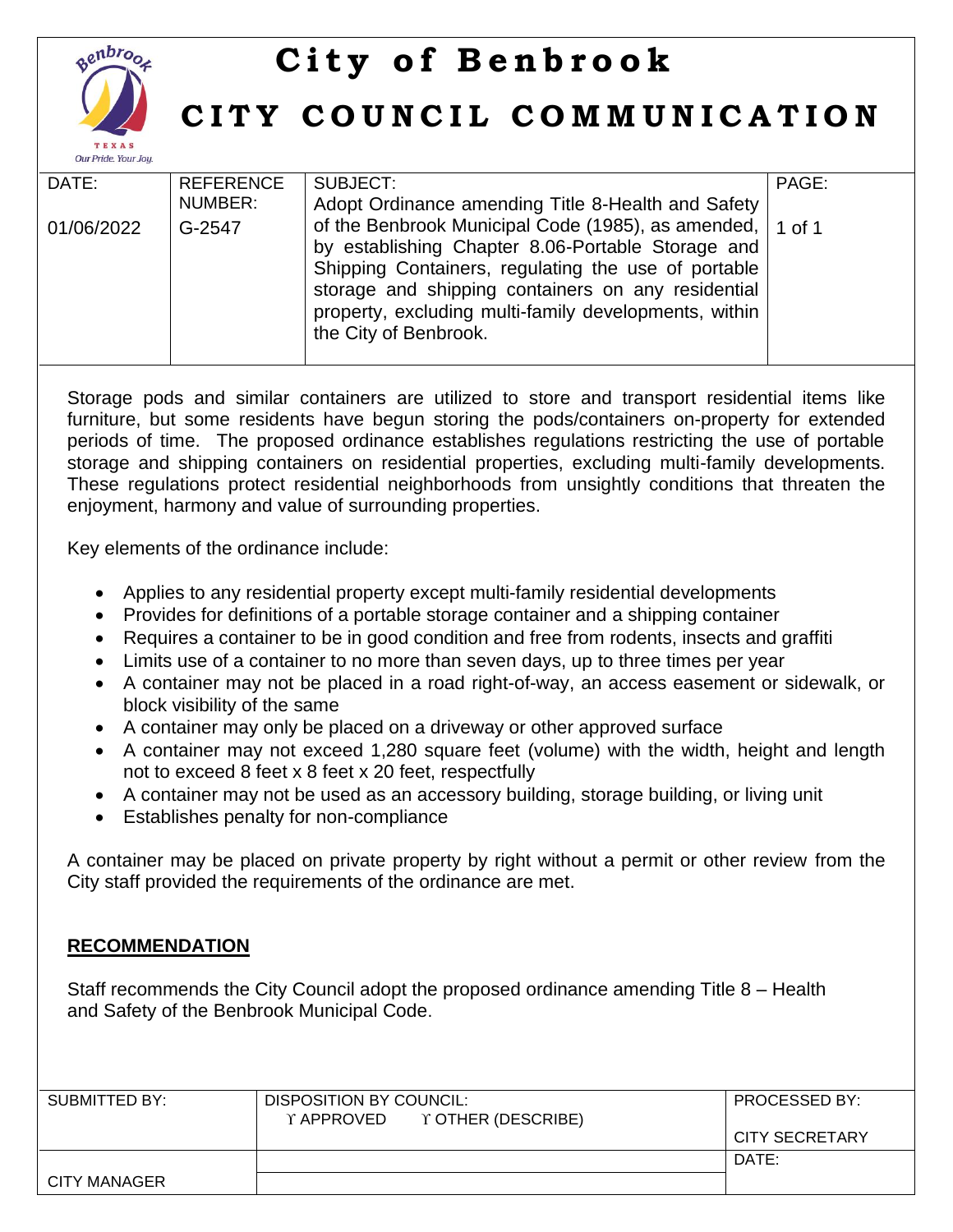#### **ORDINANCE NO. 1477**

**AN ORDINANCE OF THE CITY OF BENBROOK, TEXAS, AMENDING TITLE 8 – HEALTH AND SAFETY OF THE BENBROOK MUNICIPAL CODE, AS AMENDED, BY ESTABLISHING CHAPTER 8.06 – PORTABLE STORAGE AND SHIPPING CONTAINERS OF THE BENBROOK MUNICIPAL CODE; BY ESTABLISHING AN APPLICABILITY SECTION, DEFINITION SECTION, CONDITION AND MAINTENANCE SECTION, PLACEMENT AND DURATION OF USE SECTION, DIMENSIONAL LIMITATIONS SECTION, AND OTHER USES SECTION; PROVIDING THAT THIS ORDINANCE SHALL BE CUMULATIVE OF ALL ORDINANCES; PROVIDING A SEVERABILITY CLAUSE; PROVIDING FOR A PENALTY FOR VIOLATIONS HEREOF; PROVIDING A SAVINGS CLAUSE; PROVIDING FOR PUBLICATION IN PAMPHLET FORM; PROVIDING FOR ENGROSSMENT AND ENROLLMENT; PROVIDING FOR PUBLICATION IN THE OFFICIAL NEWSPAPER; AND PROVIDING AN EFFECTIVE DATE.**

**WHEREAS**, the City of Benbrook (the "City") is a home rule city acting under its charter adopted by the electorate pursuant to Article XI, Section 5 of the Texas Constitution and Chapter 9 of the Local Government Code; and

**WHEREAS,** Chapter 211 of the Local Government Code authorizes municipalities to regulate land use, structures, businesses, and related activities within its corporate limits for the purpose of promoting the public health, safety, and general welfare of the community and protecting and preserving places and areas of historical, cultural, and architectural importance and significance; and

**WHEREAS,** the unregulated use of portable storage and shipping containers on residential property produces unsightly conditions that threatens the enjoyment, harmony and value of surrounding property; and

**WHEREAS,** portable storage and shipping containers are not designed or intended for long term storage use and the use for such purposes to store combustible materials poses an increased risk of fire; and

**WHEREAS,** the provisions herein are necessary to promote and protect the health, safety, and welfare of the public.

**NOW, THEREFORE, BE IT ORDAINED BY THE CITY COUNCIL OF THE CITY OF BENBROOK, TEXAS:**

#### **SECTION 1**

That Chapter 8.06 – PORTABLE STORAGE AND SHIPPING CONTAINERS of Title 8 – Health and Safety of the Benbrook Municipal Code, as amended, is hereby established to provide the following: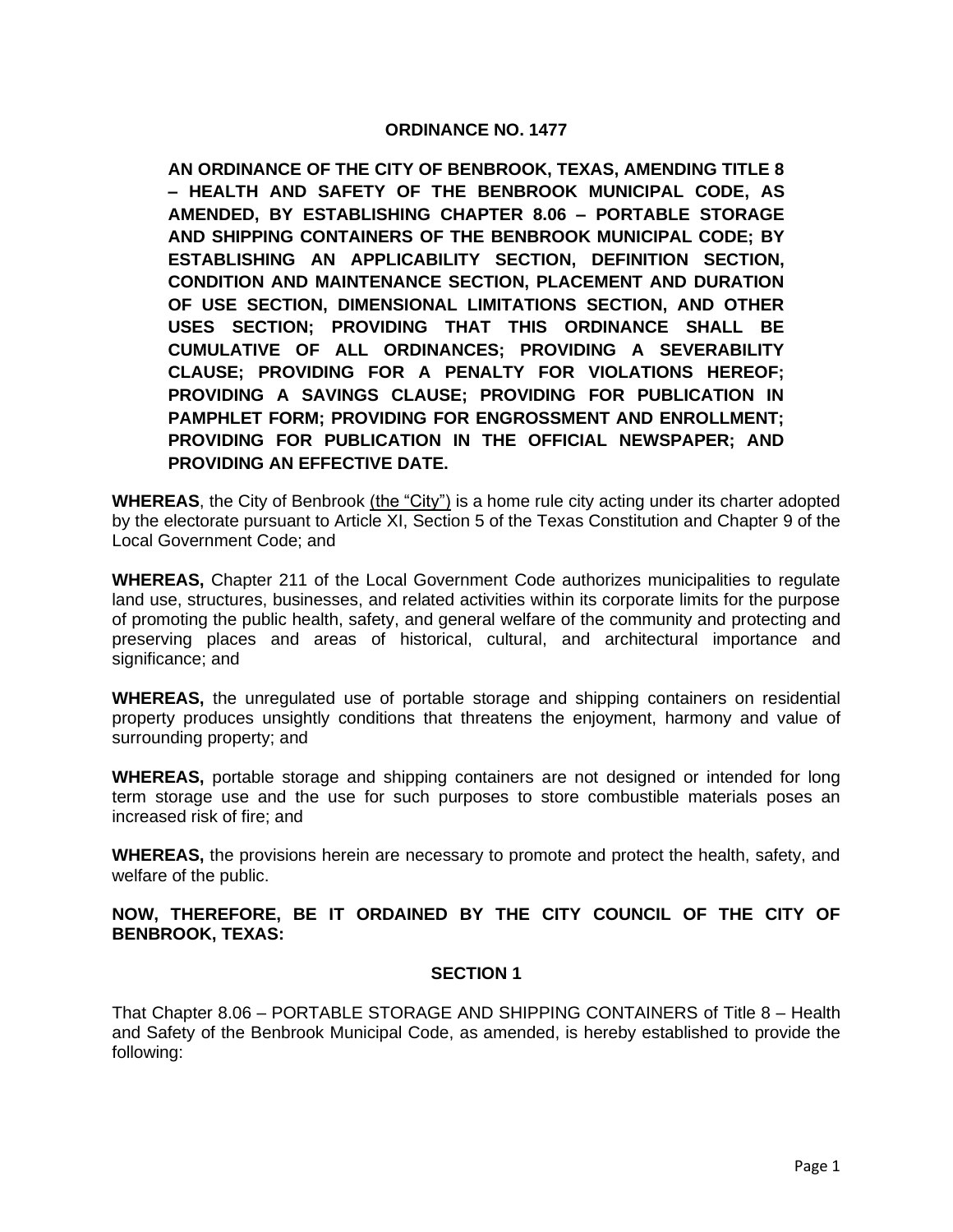### **CHAPTER 8.06 – PORTABLE STORAGE AND SHIPPING CONTAINERS**

#### **8.06.010 - APPLICABILITY**

The provisions of this chapter shall only apply to the use of a portable storage or shipping container (container) on any residential property, excluding multi-family developments, within the City of Benbrook.

#### **8.06.020 - DEFINITIONS**

The following words, terms, and phrases, when used in this chapter, shall have the meanings described in this chapter. Where terms are not defined in this chapter, and are defined in other adopted ordinances, such terms shall have the meaning as described to them as in those ordinances. Where terms are not defined through the methods authorized by this chapter, such terms shall have ordinarily accepted meanings as the context implies.

- A. "Portable storage container" is a container, usually of metal or metal-framed construction, designed and used for the storage of personal or business property of a non-hazardous nature that can be moved from location to location. Containers are typically rented or leased to owners or occupants of property for their temporary use and are typically delivered and removed by truck. Sample proprietary portable storage container companies include PODS, PACK-RAT, UPack and SMARTBOX.
- B. "Shipping container" is an industrial container with a design strength suitable to withstand continuous shipment, storage, and handling for the movement of goods and products, in repetition, from one place to the next by ship, rail or truck.

### **8.06.030 - CONDITION AND MAINTENANCE**

A container shall be delivered and maintained in good condition, free from rodents, insects, rust, graffiti, and obscene words or pictures. It shall be the responsibility of the property owner or occupant and the supplying company to maintain each container in accordance with the provisions of this chapter.

#### **8.06.040 - PLACEMENT AND DURATION OF USE**

A container may be placed on a driveway or other approved pavement for a period **not to exceed seven days**, provided the container is not located within or blocking any public right-ofway or access easement, public sidewalk, or impairing traffic visibility. A container may not be placed on the same property more than three non-consecutive times in a one-year period.

#### **8.06.050 - DIMENSIONAL LIMITATIONS**

The maximum allowable area of a container by volume may not exceed 1,280 square feet with the width, height and length not to exceed 8 feet x 8 feet x 20 feet, respectfully.

#### **8.06.060 - OTHER USES**

No person shall place, use, or permit the use of a container as an accessory building, storage building, or living unit on residential property within the City of Benbrook.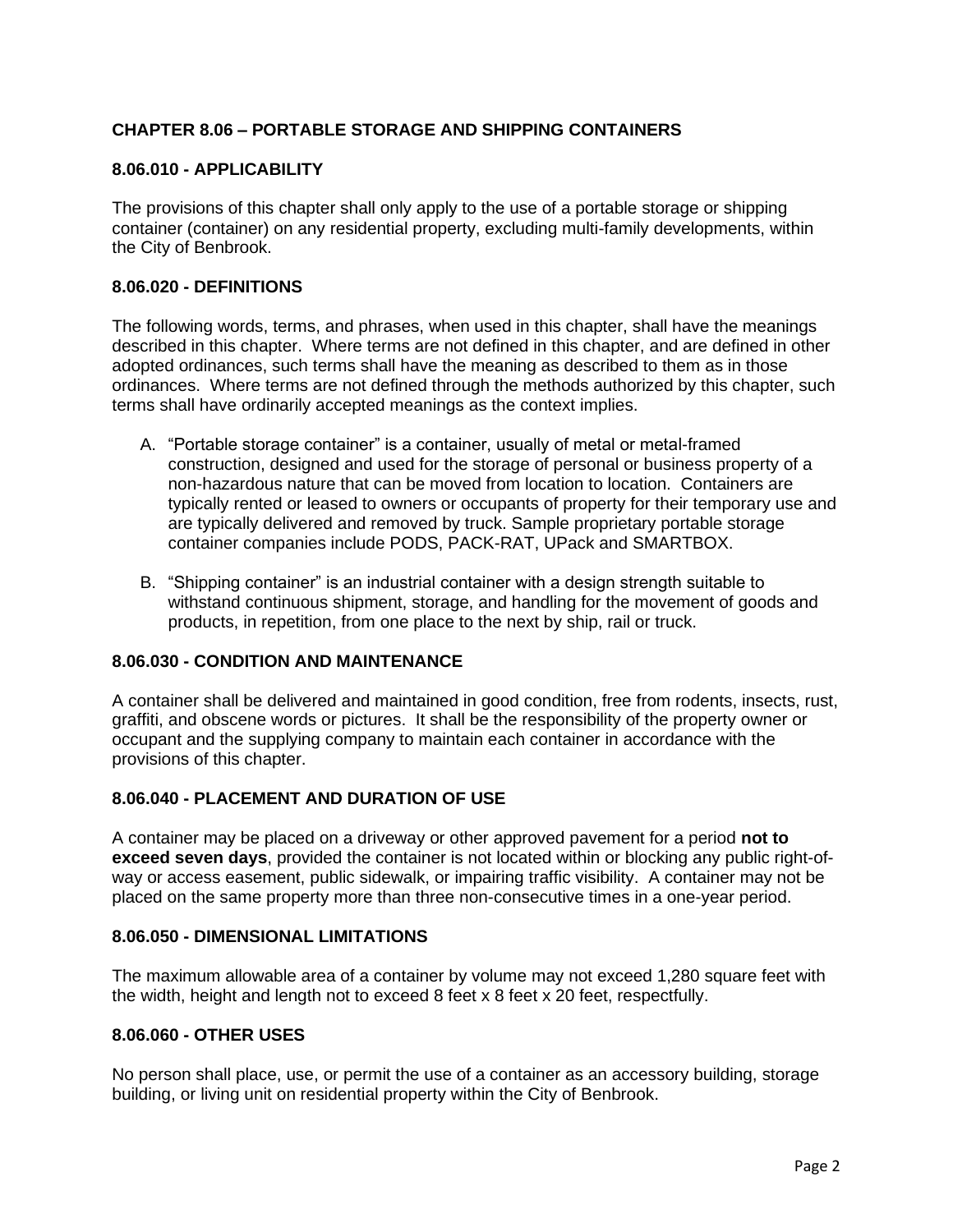#### **8.06.070 - VIOLATION - PENALTY**

An operator, owner, manager, or other person who violates any provisions of this Chapter is guilty of a misdemeanor, and upon conviction is punishable as set forth in Section 1.08.010 for each violation and for each day or part of a day during which the violation is committed, continued, or licensed. Each violation of this Chapter shall constitute a separate offense.

Allegation and evidence of a culpable mental state is not required for proof of an offense defined by this Chapter, except where expressly required by this Chapter.

The provisions herein are cumulative of all other remedies including, but not limited to, abatement, injunctions, and other extraordinary writs. Section 1.08.010 shall govern all penalties for any violation of this Chapter, notwithstanding any language to the contrary contained in any other Section of this Chapter.

#### **SECTION 2 PENALTY CLAUSE**

Any person, firm, or corporation who violates, disobeys, omits, neglects, or refuses to comply with or who resists the enforcement of any of the provisions of this Ordinance shall be fined not more than Two Thousand Dollars (\$2,000.00) for all violations involving zoning, fire safety, or public health and sanitation, including dumping of refuse, and shall be fined not more than Five Hundred Dollars (\$500.00) for all other violations of this Ordinance. Each day that a violation is permitted to exist shall constitute a separate offense.

#### **SECTION 3 CUMULATIVE CLAUSE**

This Ordinance shall be cumulative of all provisions of ordinances and of the Code of the City of Benbrook, Texas (1985), as amended, except where the provisions of this ordinance are in direct conflict with the provisions of such ordinances and such Code, in which event the conflicting provisions of such ordinances and such Code are hereby repealed.

#### **SECTION 4 SEVERABILITY CLAUSE**

It is hereby declared to be the intention of the City Council that the phrases, clauses, sentences, paragraphs, and Sections of this ordinance are severable, and if any phrase, clause, sentence, paragraph, or Section of this ordinance shall be declared unconstitutional by the valid judgment or decree of any court of competent jurisdiction, such unconstitutionality shall not affect any of the remaining phrases, clauses, sentences, paragraphs, and Sections of this ordinance, since the same would have been enacted by the City Council without the incorporation in this ordinance of any such unconstitutional phrase, clause, sentence, paragraph or Section.

#### **SECTION 5 SAVINGS CLAUSE**

All rights and remedies of the City of Benbrook are expressly saved as to any and all violations of the provisions of the Benbrook Municipal Code (1985), as amended, or any ordinances regulating platting or Zoning which have accrued at the time of the effective date of this ordinance; and, as to such accrued violations and all pending litigation, both